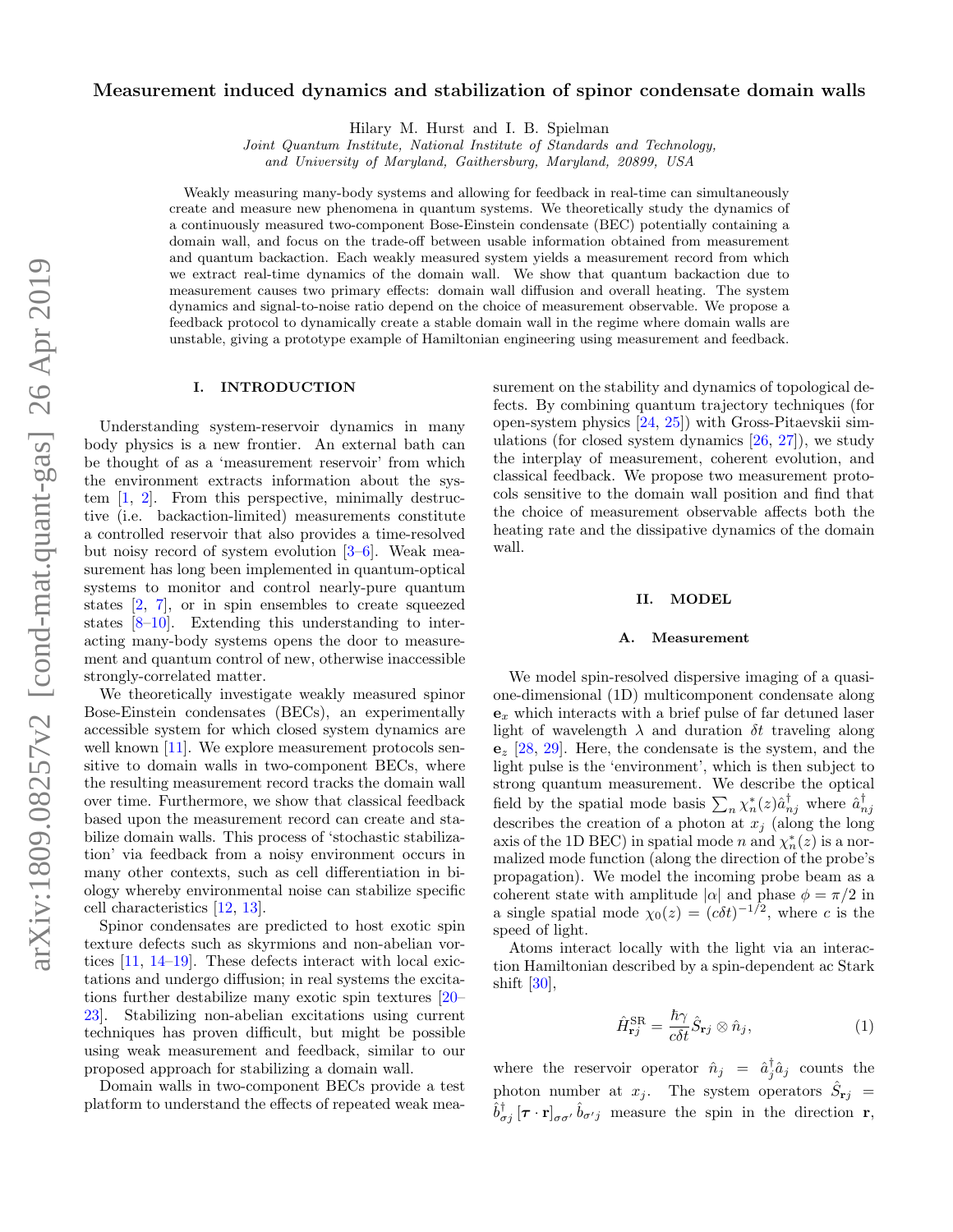

<span id="page-1-2"></span>FIG. 1. (a) Computed ground state system with a single domain wall and schematic illustration of phase contrast imaging layout. The system is weakly coupled to an array of homodyne detectors, where l.o. indicates a strong local oscillator. The BEC is phase separated into spin up (red/left) and spin down (blue/right); the black line indicates total density. (bc) Measurement outcome  $M$  of a single weak measurement with strength  $\varphi = 0.1$  of (b)  $\mathcal{M}_z$  and (c)  $\mathcal{M}_\perp$  (defined in text).

where  $\hat{b}^{\dagger}_{\sigma j}$  describes the creation of an atom of spin  $\sigma \in \{\uparrow,\downarrow\}$  at  $x_j$  and  $\boldsymbol{\tau} = (\tau_x, \tau_y, \tau_z)$  is the vector of Pauli matrices. The system-reservoir interaction strength  $\gamma$  is set by the atomic transition strength and the detuning from resonance.

Just prior to measurement, the system and reservoir mode evolve together for the pulse time  $\delta t$  under the interaction unitary  $\hat{U}_{\mathbf{r}} = \exp \left[-i\varphi \sum_j \hat{S}_{\mathbf{r}j} \otimes \hat{Q}_j\right]$ , which is a local displacement operator for the  $\hat{X}_j$  quadrature of the optical field at  $x_j$  where  $\varphi = \sqrt{2}\gamma |\alpha|/c$  is a small dimensionless parameter and  $\left[ \hat{X}_j, \hat{Q}_{j'} \right] = i \delta_{jj'}$  [? ]. The outcome of a single measurement for the full detector array is

$$
\mathcal{M}_{\mathbf{r}}(x_j) = \langle \hat{S}_{\mathbf{r}j} \rangle + \frac{\mathbf{m}(x_j)}{\varphi},\tag{2}
$$

where  $\mathbf{m}(x_j)$  is a vector describing quantum projection noise with momentum-space Gaussian statistics  $\tilde{\mathbf{m}}_k = 0$ and  $\overline{\mathbf{\tilde{m}}_k \mathbf{\tilde{m}}_{k'}} = \delta_{kk'} \Theta (|k| - k_c) / 2$ , where  $\mathbf{\tilde{m}}_k$  denotes the Fourier transform of  $m(x_j)$ ,  $\Theta$  is the Heaviside function, and  $k_c = 2\pi/\lambda$  denotes a momentum cutoff due to finite resolution. The momentum cutoff is implemented to account for the fact that the environment can only resolve information within a finite length scale  $\lambda$ .

A measurement with outcome  $\mathcal{M}_{\mathbf{r}}(x_i)$  transforms the system wavefunction to  $|\Psi_{|\mathbf{m}}\rangle = \hat{\mathcal{K}}_{\mathbf{r}|\mathbf{m}} |\Psi\rangle$  where  $|\Psi\rangle$  is the system state before measurement and

$$
\hat{\mathcal{K}}_{\mathbf{r}|\mathbf{m}} \approx 1 + \sum_{j} \varphi m_{j} \delta \hat{S}_{\mathbf{r}j} - \frac{\varphi^{2}}{4} \frac{k_{c}}{k_{M}} \left( \delta \hat{S}_{\mathbf{r}j} \right)^{2} \tag{3}
$$

is a Kraus operator corresponding to a global measurement of  $\hat{S}_{\bf r}$ , where  $k_M = \pi / \Delta x$  is the maximum momentum in the simulation for grid spacing  $\Delta x$  and  $\delta \hat{S}_{\mathbf{r}j} =$  $\hat{S}_{\mathbf{r}j} - \langle \hat{S}_{\mathbf{r}j} \rangle.$ 

#### B. System Dynamics

We describe the condensate in the mean-field approximation by a complex order parameter  $\Psi_j = (\psi_{\uparrow j}, \psi_{\downarrow j})^T$ where  $\psi_{\sigma j}$  is the coherent state amplitude of each spin (or pseudospin) component  $\sigma \in \{\uparrow, \downarrow\}$  at  $x_j$ . The closed system evolves under the Gross-Pitaevskii equation (GPE)

<span id="page-1-0"></span>
$$
i\hbar \partial_t \Psi_j = \left[\hat{H}_0 + u_0 n_j\right] \Psi_j + u_2 S_{zj} \tau^z \Psi_j, \tag{4}
$$

where  $\hat{H}_0 = \hat{p}^2/2m_a + m_a\omega_{\rm t}^2 x_j^2/2$  is the single particle Hamiltonian for atoms of mass  $m_a$  in a harmonic trap with frequency  $\omega_t$ ,  $n_j = |\psi_{\uparrow j}|^2 + |\psi_{\downarrow j}|^2$  is the atom number at site j, and  $S_{zj} = |\psi_{\uparrow j}|^2 - |\psi_{\downarrow j}|^2$  is the atom number difference (magnetization) at site  $j$ . We work in units defined by the trap with  $t \to t/\omega_t$  and  $x_j \to x_j \sqrt{\hbar/m_a \omega_t}$ , and the wavefunction is normalized to the total number of atoms,  $N = \sum_j n_j$ . The spinindependent and spin-dependent interaction strengths  $u_0 = 2\pi\hbar^2(a + a_{\uparrow\downarrow})/m_a\Delta x$  and  $u_2 = 2\pi\hbar^2(a - a_{\uparrow\downarrow})/m_a\Delta x$ derive from the 1D intraspin and interspin scattering lengths a and  $a_{\uparrow\downarrow}$  [\[31,](#page-4-21) [32\]](#page-4-22). We fix the total atom number to be  $N = 10^4$ , and use  $u_0 \Delta x = 0.1$  and  $u_2 = \pm 0.05u_0$ , numbers which are representative of alkali atoms. For  $u_2$  < 0 domain walls are stable, while for  $u_2 > 0$  domain walls are unstable. The initial condition for all measurement simulations is the ground state of the GPE found by imaginary time evolution [? ].

We calculate the Kraus operator's impact on the initial coherent state by assuming the system is well-described by a new mean-field coherent state after measurement, conditioned on the measurement result [\[33](#page-4-23)[–36\]](#page-4-24). To order  $\varphi^2$  the coherent state

<span id="page-1-1"></span>
$$
\Psi_{j|m} = \left(1 - \frac{\varphi^2}{4} \frac{k_c}{k_M}\right) \mathbb{1}\Psi_j + \varphi m_j \left[\boldsymbol{\tau} \cdot \mathbf{r}\right] \Psi_j \qquad (5)
$$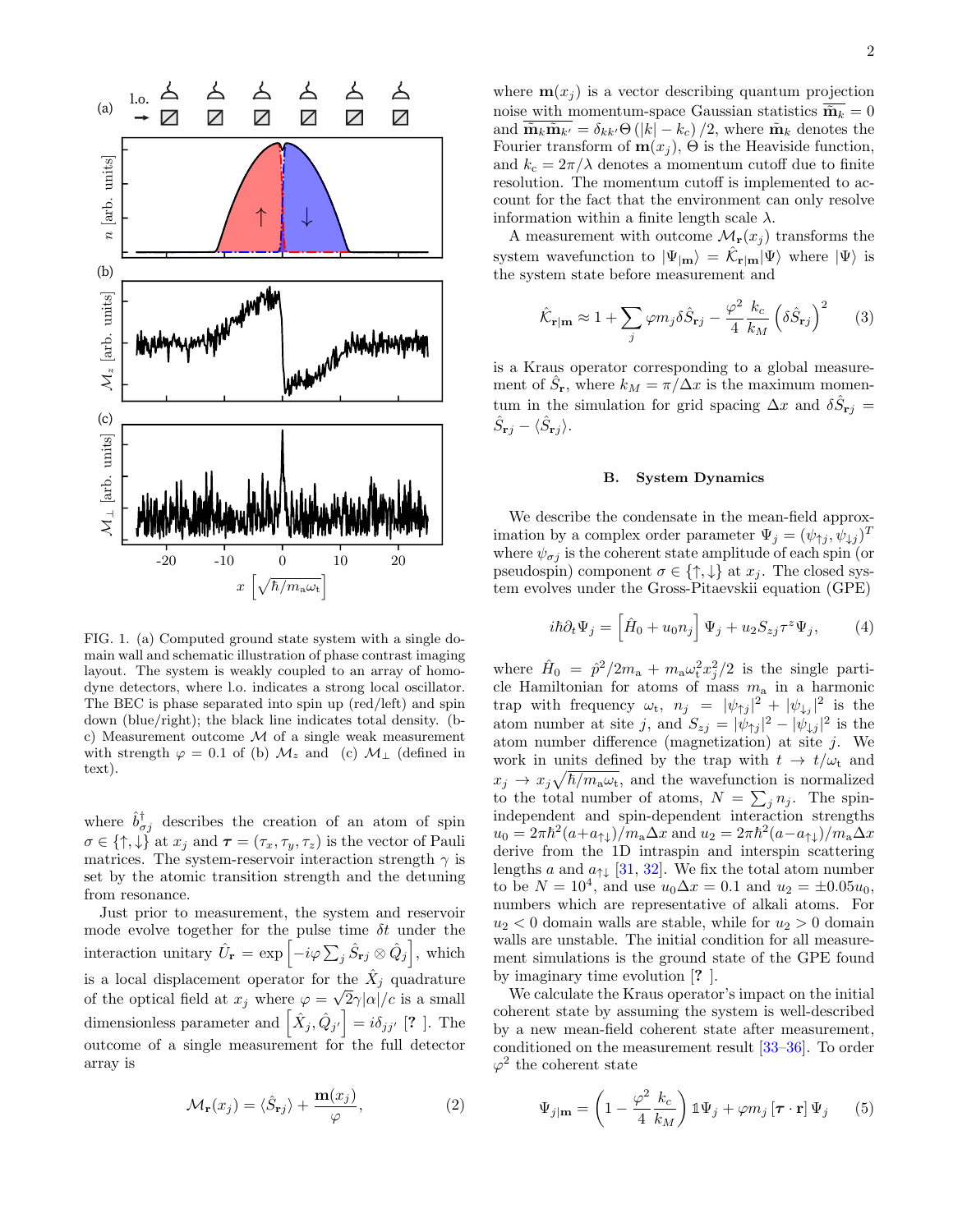

<span id="page-2-1"></span>FIG. 2. System heating for 48 total measurements as shown by increasing energy.  $\overline{E}$  for 128 trajectories is plotted and the shaded area denotes the variance. Each measurement adds energy to the system, thereby heating the system. The solid lines indicate  $\varphi = 0.1$  while the dotted line indicates  $\mathcal{M}_{\perp}$  with adjusted coupling  $\varphi \approx 0.13$  which adds the same amount of energy per measurement as  $\mathcal{M}_z$ . The shaded area indicates time in which no measurements are taken, and energy is conserved. The dotted black lines show the analytical prediction for  $E$  from Eqn.  $(6)$ .

maximally overlaps with  $\hat{\mathcal{K}}_{\mathbf{r}|\mathbf{m}}|\Psi\rangle$ , thereby defining the updated coherent state. We numerically implement Eq. [\(4\)](#page-1-0) using a second-order symplectic integration method  $[27]$ . For each measurement, we apply Eq.  $(5)$  to the wavefunction with a randomly generated noise vector  $m(x_i)$  leading to a stochastic GPE [\[26,](#page-4-16) [33\]](#page-4-23). We assume that the system dynamics evolve on a longer timescale than the duration  $\delta t$  of each probe pulse.

## III. MEASUREMENT BACKACTION ON A STABLE DOMAIN WALL

For  $u_2 = -0.05u_0$  we initialize a single stable domain wall and compare two measurement signals:  $\mathcal{M}_z$ as in Fig. [1\(](#page-1-2)b) and  $\mathcal{M}_{\perp}$  as in Fig. 1(c) where  $\mathcal{M}_{\perp}$  =  $\sqrt{\mathcal{M}_x^2 + \mathcal{M}_y^2}$ . The  $\mathcal{M}_\perp$  measurement is implemented in two steps, one measurement along  $x$  and one along  $y$ , with  $\varphi \to \varphi/\sqrt{2}$  to give the same overall coupling as the single z measurement; each separate measurement imparts backaction onto the condensate. The signals differ greatly;  $\mathcal{M}_z$  gives a large signal everywhere atoms are present *except* at the domain wall, while  $\mathcal{M}_\perp$  is non-zero only within the domain wall. The domain wall width is approximately the spin healing length  $\xi_s = \hbar / \sqrt{2m_a n u_2}$ . By fitting the  $\mathcal{M}_z$ ,  $\mathcal{M}_\perp$  to a tanh and cosh function respectively, we extract the domain wall width  $\xi_{w}$  and position  $x_w$  over time from the measurement signal.

The two main effects of measurement backaction are overall system heating and domain wall diffusion. Fig. [2](#page-2-1) summarizes heating, which we quantify in terms of the



<span id="page-2-2"></span>FIG. 3. Variance  $x_w^2(t)$  for 128 trajectories.  $\mathcal{M}_z$  shows clear diffusive behavior while  $M_\perp$  does not. As in Fig. [2,](#page-2-1) the solid lines indicate  $\varphi = 0.1$  while the dotted line indicates  $\mathcal{M}_\perp$ with adjusted coupling  $\varphi \approx 0.13$  that gives the same heating rate. The gray area shows the best-fit and uncertainty for the diffusion model in Eq. [\(7\)](#page-3-0).

energy change per measurement  $\delta E = E \left[ \Psi_{\vert \mathbf{m}} \right] - E \left[ \Psi \right],$ where  $E$  is the GPE energy functional. From the updated amplitude in Eqn.  $(5)$ , we calculate

<span id="page-2-0"></span>
$$
\overline{\delta E_z} \approx \frac{\varphi^2 k_c}{k_M} \sum_j \left( \frac{k_c^2}{12} n_j + u_0 S_{zj}^2 + u_2 n_j^2 \right) \tag{6}
$$

for a single measurement of  $\hat{S}_z$ , where  $n_j$  and  $S_{zj}$  denote the atom number and magnetization of the system before measurement. The first term is from the increase in kinetic energy due to measurement backaction, while the other two terms describe the change in interaction energy. For a measurement of  $\hat{S}_{\perp}$ ,  $\overline{\delta E_{\perp}} \propto \varphi^2 \sum_j u_0 S_{\perp j}^2 - u_2 S_{zj}^2$ , which has a smaller contribution to the overall energy at equal  $\varphi$  (for the domain wall) as verified numerically in Fig. [2.](#page-2-1) Fig. [2](#page-2-1) also shows the predicted energy increase from  $\delta E_{z,\perp}$  (dotted black lines) which agrees well with the numerical result. Adjusting the coupling for the  $\mathcal{M}_\perp$ measurement to  $\varphi \approx 0.13$  leads to the same energy added per measurement as for  $\mathcal{M}_z$  with  $\varphi = 0.1$ . Thus, the choice of measurement observable affects overall system heating.

Measurement backaction also leads to diffusion effects, similar to the case of a particle coupled to a fluctuating reservoir. The domain wall is a localized, heavy object whose motion can be described by a classical Langevin theory [\[23,](#page-4-13) [37\]](#page-4-25). In this case the 'reservoir' is the stochastic measurement backaction, which adds energy to the system after each measurement without a mechanism for dissipation.

Measurement backaction can impart noise on both the momentum  $(p)$  and position  $(x)$  of the domain wall. Fluctuations in x correspond to measurement backaction directly changing the local spin via the Kraus operator, while fluctuations in  $p$  correspond to changes in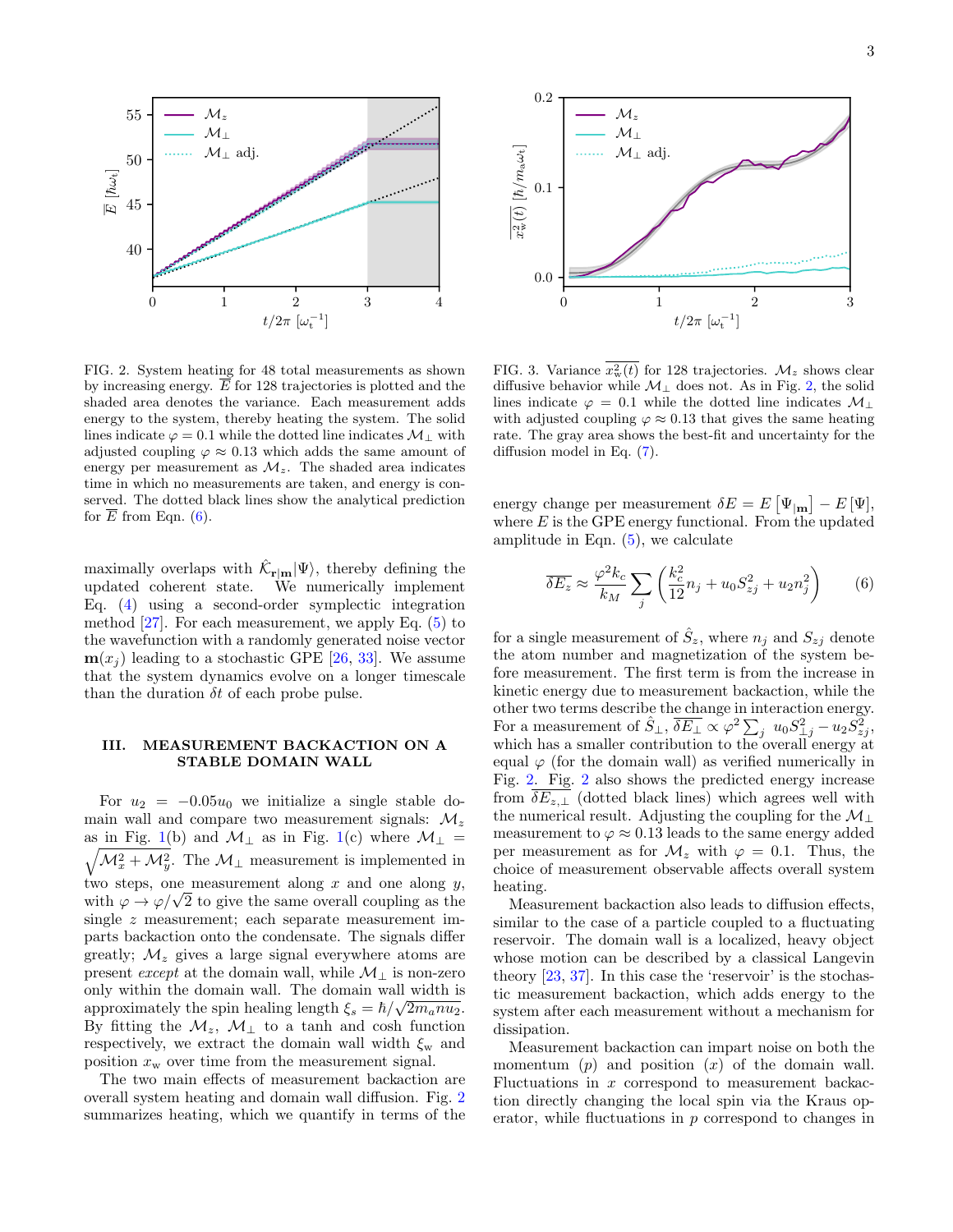the superfluid velocity caused by density fluctuations, which create a gradient in the overall condensate phase as the system evolves in time after measurement. We account for both effects by considering a two-noise model with strengths  $f_x$ ,  $f_p$  respectively, which we assume to be anti-correlated such that  $\langle f_p(t) f_x(t') \rangle = -f_x f_p \delta(t$ t') and  $\langle f_{p,x}(t) f_{p,x}(t') \rangle = f_{p,x}^2 \delta(t-t')$ . We quantify measurement-induced diffusion by tracking the variance,

<span id="page-3-0"></span>
$$
\overline{x_w^2} = \frac{f_q^2 + f_p^2}{2}t + \frac{f_q^2 - f_p^2}{4\omega}\sin 2\omega t + \frac{f_p f_q}{\omega}\sin^2 \omega t + D_m^2
$$
 (7)

where  $\omega$  is the domain wall's oscillation frequency. The constant  $D_{\text{m}}^2$  accounts for initial measurement uncertainty.

Fig. [3](#page-2-2) shows  $x_w^2(t)$  extracted from  $\mathcal{M}_z$  and  $\mathcal{M}_\perp$ . For  $\mathcal{M}_z$  the domain wall undergoes diffusion with  $\omega \approx 1.5\omega_t$ and the noise strengths  $f_{x,p}$  scale linearly with  $\varphi$ . In the case of  $\mathcal{M}_\perp$  the measurement result stays relatively flat until  $t \approx 4\pi$ , indicating that backaction due to the  $\mathcal{M}_{\perp}$  measurement does not cause diffusion of the domain wall. At longer times,  $x_w^2(t)$  does begin to increase, which we attribute to overall heating rather than measurement backaction. This shows that measurement backaction due to  $\mathcal{M}_{z}$  is more disruptive to the domain wall because each measurement imparts backaction noise across the whole atom cloud, whereas the backaction for the  $\mathcal{M}_\perp$  measurement occurs only at the domain wall center and does not affect the density away from the domain wall.

### IV. FEEDBACK-STABILIZED DOMAIN WALL

We now turn to creating and stabilizing a domain wall using a measurement of  $\hat{S}_z$  followed by classical feedback. We start with a condensate with  $u_2 = 0.05u_0$  which forms a uniform condensate polarized in  $xy$  (easy-plane) with  $\langle \hat{S}_z \rangle = 0$ , where in the closed system a domain wall is not energetically favorable [? ]. We derive a feedback signal

<span id="page-3-2"></span>
$$
w = \frac{1}{N} \sum_{j} sgn(x_j) \mathcal{M}_z(x_j)
$$
 (8)

from each measurement  $\mathcal{M}_z$ , where on average  $\bar{w} = 0$ for a uniformly easy-axis or easy-plane polarized phase and approaches  $\bar{w} = \pm 1$  for a domain wall centered at  $x = 0$ ; the sign identifies the orientation. For example, the domain wall signal in Fig. [1\(](#page-1-2)b) has  $w = -0.99$ . We then apply a magnetic field gradient  $V_z(x_i) = g w \tau^z x_i$ with strength proportional to  $w$  and gain  $q$ .

Figure [4](#page-3-1) summarizes the results of feedback. Initially the condensate is spin-unpolarized and  $w$  randomly fluctuates about zero. After a few measurements the sign stabilizes and  $|w|$  increases, signifying domain wall formation with a stable orientation as shown by the two branches of  $\overline{w}$  in Fig. [4\(](#page-3-1)a). The average  $\overline{w}$  for  $\pm$  orientations is calculated by binning the trajectories by the sign of  $w$  at the final timestep. Here, the band indicates



<span id="page-3-1"></span>FIG. 4. (a) Domain wall signal w for  $\varphi = 0.01$  and  $q = -5$ . The solid lines are the average over trajectories in the  $+$  or − branch and the semi-transparent area indicates the variance. A domain wall is formed within 3 trap periods with the orientation spontaneously determined based on the first few measurements of the system. (b) Final value of  $\langle S_z \rangle$  averaged over all trajectories for the  $+$  (black) and  $-$  (pink) domain wall orientations; the variance is same as the linewidth. The internal spin-dependent interaction parameter is  $u_2 = 0.05u_0$ .

the variance of all trajectories on each branch. The process is nearly symmetric; out of 256 total trajectories, 122 evolved to the '+' orientation with  $\overline{w} = 0.78$  and 134 to the '−' orientation with  $\overline{w} = -0.8$ . This bistability is reminiscent of spontaneous symmetry breaking in ferromagnets, but here quantum measurement and feedback "spontaneously" broke the initial symmetry [? ].

In Fig. [4\(](#page-3-1)b) we show  $\overline{\langle S_z \rangle}$  for each final orientation, which clearly shows the presence of a domain wall. This is reminiscent of the ground state of a two-component BEC in the immiscible regime with  $u_2 < 0$ , even though the internal interaction parameter is  $u_2 = 0.05u_0$ . This shows that measurement and feedback can be used to stabilize phases that would not be stable in equilibrium. However, our demonstration protocol is not quite the same as tuning interactions locally because w in Eq.  $(8)$  is not spatially dependent. This type of feedback could not lead to the formation of multiple domains, which happens when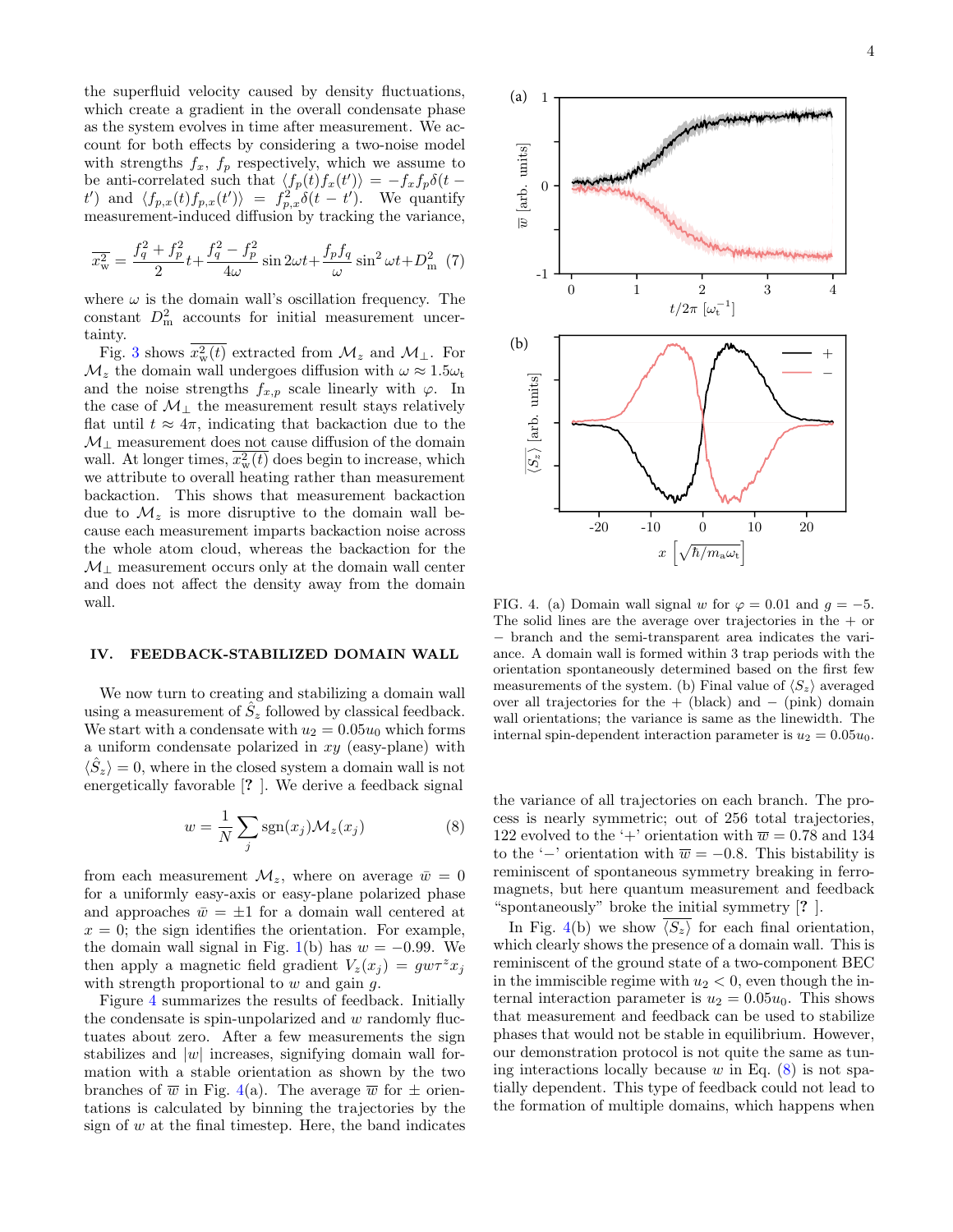$u_2$  is rapidly quenched [\[38,](#page-4-26) [39\]](#page-4-27).

### V. OUTLOOK

We outlined a new way to dynamically create stable spin textures in cold gases that is directly applicable to other systems such as Fermi gases or atoms in optical lattices. Repeated weak measurements eventually heat the system, which can be mitigated in experiment by evaporation, or even by suitable local feedback [\[34,](#page-4-28) [40\]](#page-4-29). This work poses new questions such as: Can spatially dependent feedback lead to an effective description with changed interaction parameters? How can feedback maximally control heating? Future research could address

these questions using other types of feedback or different measurement observables. Finally, additional sources of noise in measurements could make feedback less efficient. Expanding the theory to include detector inefficiencies and technical noise is an important step toward implementing our proposal, and will be addressed in future work.

#### ACKNOWLEDGMENTS

This work was partially supported by the Air Force Office of Scientific Research's Quantum Matter MURI, NIST, and NSF (through the Physics Frontier Center at the JQI). HMH acknowledges the support of the NIST/NRC postdoctoral program.

- <span id="page-4-0"></span>[1] C. Gardiner and P. Zoller, Quantum noise, vol. 56 (Springer Science & Business Media, 2004).
- <span id="page-4-1"></span>[2] A. J. Daley, Adv Phys **63**, 77 (2014).
- <span id="page-4-2"></span>[3] M. Andrews, M.-O. Mewes, N. Van Druten, D. Durfee, D. Kurn, and W. Ketterle, Science 273, 84 (1996).
- [4] M. R. Andrews, D. M. Kurn, H.-J. Miesner, D. S. Durfee, C. G. Townsend, S. Inouye, and W. Ketterle, Phys. Rev. Lett. 79, 553 (1997).
- [5] J. Higbie, L. Sadler, S. Inouye, A. Chikkatur, S. Leslie, K. Moore, V. Savalli, and D. Stamper-Kurn, Phys. Rev. Lett. 95, 050401 (2005).
- <span id="page-4-3"></span>[6] Y. Liu, S. Jung, S. E. Maxwell, L. D. Turner, E. Tiesinga, and P. D. Lett, Phys. Rev. Lett. 102, 125301 (2009).
- <span id="page-4-4"></span>[7] H. M. Wiseman and G. J. Milburn, Quantum measurement and control (Cambridge university press, 2009).
- <span id="page-4-5"></span>[8] D. J. Wineland, J. J. Bollinger, W. M. Itano, F. Moore, and D. Heinzen, Phys. Rev. A 46, R6797 (1992).
- [9] A. Kuzmich, L. Mandel, and N. Bigelow, Phys. Rev. Lett. 85, 1594 (2000).
- <span id="page-4-6"></span>[10] M. H. Schleier-Smith, I. D. Leroux, and V. Vuletić, Phys. Rev. Lett. 104, 073604 (2010).
- <span id="page-4-7"></span>[11] D. M. Stamper-Kurn and M. Ueda, Rev. Mod. Phys. 85, 1191 (2013).
- <span id="page-4-8"></span>[12] R. Losick and C. Desplan, Science **320**, 65 (2008).
- <span id="page-4-9"></span>[13] M. Weber and J. Buceta, PloS One 8, e73487 (2013).
- <span id="page-4-10"></span>[14] M. Kobayashi, Y. Kawaguchi, M. Nitta, and M. Ueda, Phys. Rev. Lett. 103, 115301 (2009).
- [15] S. Coen and M. Haelterman, Phys. Rev. Lett. 87, 140401 (2001).
- [16] M. R. Matthews, B. P. Anderson, P. Haljan, D. Hall, C. Wieman, and E. A. Cornell, Phys. Rev. Lett. 83, 2498 (1999).
- [17] B. Anderson, P. Haljan, C. Regal, D. Feder, L. Collins, C. W. Clark, and E. A. Cornell, Phys. Rev. Lett. 86, 2926 (2001).
- [18] P. Ohberg and L. Santos, Phys. Rev. Lett.  $86, 2918$ (2001).
- <span id="page-4-11"></span>[19] J. Ieda, T. Miyakawa, and M. Wadati, Phys. Rev. Lett. 93, 194102 (2004).
- <span id="page-4-12"></span>[20] R. G. McDonald and A. S. Bradley, Phys. Rev. A 93, 063604 (2016).
- [21] D. K. Efimkin, J. Hofmann, and V. Galitski, Phys. Rev. Lett. 116, 225301 (2016).
- [22] L. M. Aycock, H. M. Hurst, D. K. Efimkin, D. Genkina, H.-I. Lu, V. M. Galitski, and I. Spielman, Proc. Natl. Acad. Sci. 114, 2503 (2017).
- <span id="page-4-13"></span>[23] H. M. Hurst, D. K. Efimkin, I. B. Spielman, and V. Galitski, Phys. Rev. A 95, 053604 (2017).
- <span id="page-4-14"></span>[24] H. J. Carmichael, Phys. Rev. Lett. 70, 2273 (1993).
- <span id="page-4-15"></span>[25] A. Smith, B. E. Anderson, H. Sosa-Martinez, C. A. Riofrío, I. H. Deutsch, and P. S. Jessen, Phys. Rev. Lett. 111, 170502 (2013).
- <span id="page-4-16"></span>[26] P. Blakie, A. Bradley, M. Davis, R. Ballagh, and C. Gardiner, Adv. Phys. **57**, 363 (2008).
- <span id="page-4-17"></span>[27] L. Symes, R. McLachlan, and P. Blakie, Phys. Rev. E 93, 053309 (2016).
- <span id="page-4-18"></span>[28] Y. Shin, M. Zwierlein, C. Schunck, A. Schirotzek, and W. Ketterle, Phys. Rev. Lett. 97 (2006).
- <span id="page-4-19"></span>[29] M. Gajdacz, P. L. Pedersen, T. Mørch, A. J. Hilliard, J. Arlt, and J. F. Sherson, Rev. Sci. Instrum 84, 083105 (2013).
- <span id="page-4-20"></span>[30] E. Brion, L. H. Pedersen, and K. Mølmer, J Phys A Math Th. 40, 1033 (2007).
- <span id="page-4-21"></span>[31] T.-L. Ho, Phys. Rev. Lett. **81**, 742 (1998).
- <span id="page-4-22"></span>[32] T. Ohmi and K. Machida, J. Phys. Soc. Jpn. 67, 1822 (1998).
- <span id="page-4-23"></span>[33] S. S. Szigeti, M. R. Hush, A. R. R. Carvalho, and J. J. Hope, Phys. Rev. A 80, 013614 (2009).
- <span id="page-4-28"></span>[34] M. Hush, S. Szigeti, A. Carvalho, and J. Hope, New J. Phys. 15, 113060 (2013).
- [35] E. O. Ilo-Okeke and T. Byrnes, Phys. Rev. Lett. 112, 233602 (2014).
- <span id="page-4-24"></span>[36] A. C. J. Wade, J. F. Sherson, and K. Mølmer, Phys. Rev. Lett. 115, 060401 (2015), URL [https://link.aps.org/](https://link.aps.org/doi/10.1103/PhysRevLett.115.060401) [doi/10.1103/PhysRevLett.115.060401](https://link.aps.org/doi/10.1103/PhysRevLett.115.060401).
- <span id="page-4-25"></span>[37] H. Risken, in The Fokker-Planck Equation (Springer, 1996), pp. 229–240.
- <span id="page-4-26"></span>[38] S. De, D. Campbell, R. Price, A. Putra, B. M. Anderson, and I. Spielman, Phys. Rev. A 89, 033631 (2014).
- <span id="page-4-27"></span>[39] J. Hofmann, S. S. Natu, and S. Das Sarma, Phy. Rev. Lett. 113, 095702 (2014).
- <span id="page-4-29"></span>[40] A. C. J. Wade, J. F. Sherson, and K. Mølmer, Phys. Rev. A 93, 023610 (2016), URL [https://link.aps.org/doi/](https://link.aps.org/doi/10.1103/PhysRevA.93.023610)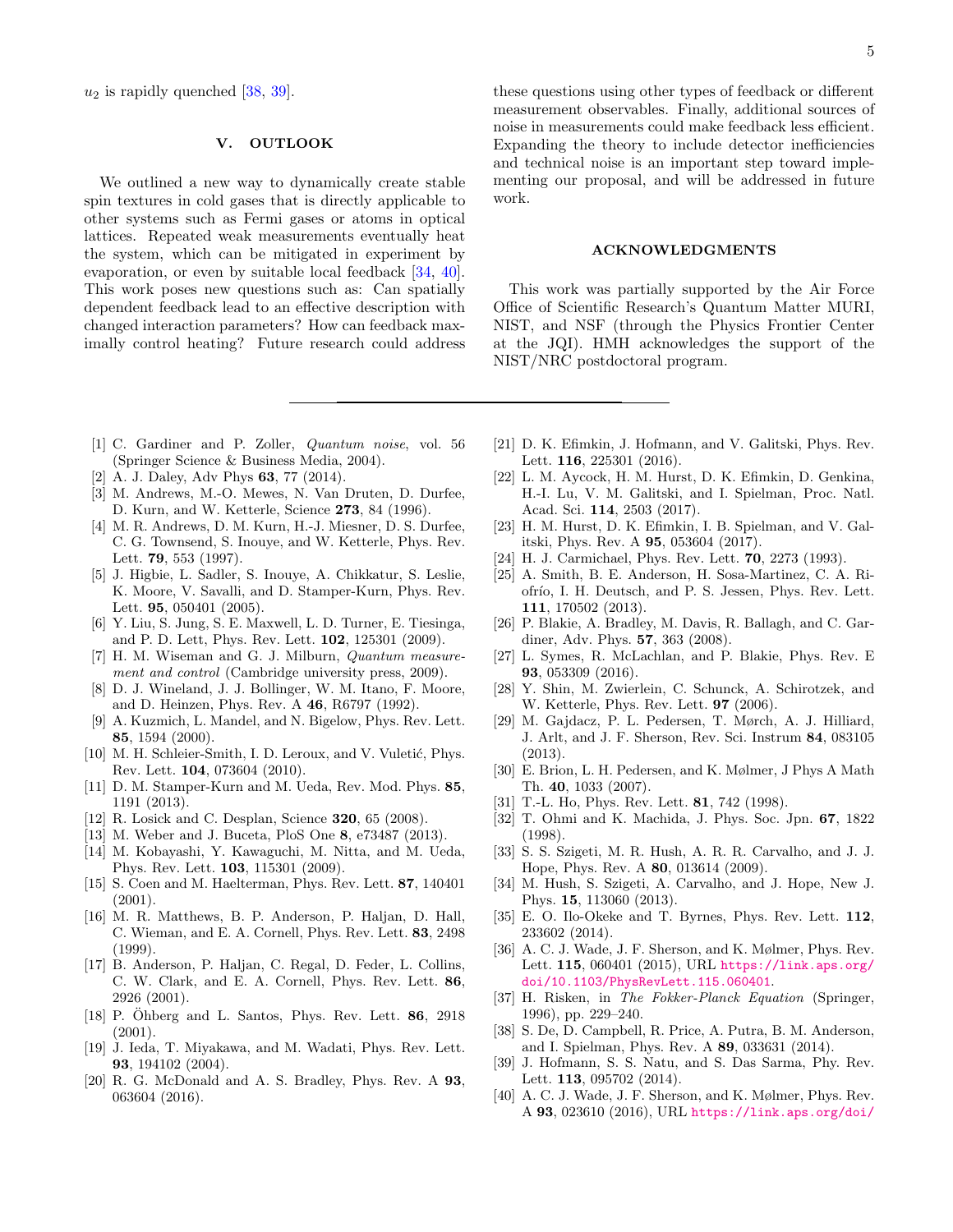### SUPPLEMENTARY MATERIAL: MEASUREMENT INDUCED DYNAMICS AND STABILIZATION OF SPINOR CONDENSATE DOMAIN WALLS

### <span id="page-5-0"></span>A. MEASUREMENT MODEL DETAILS

Just prior to measurement, the system and light pulse at  $x_j$  each evolve together under  $\hat{U}_{\mathbf{r}j} = \exp \left[-i\delta t \hat{H}_{\mathbf{r}j}^{\text{SR}}/\hbar\right]$ where

$$
\hat{H}_{\mathbf{r}j}^{\text{SR}} = \frac{\hbar \gamma}{c \delta t} \hat{S}_{\mathbf{r}j} \otimes \hat{n}_j. \tag{9}
$$

We take the probe field amplitude to be strong enough that the light is still nearly a coherent state after interacting with the atoms such that  $\hat{a}_j \approx \langle \hat{a}_j \rangle + \delta \hat{a}_j$ . To first order in  $\delta \hat{a}_j$ , we then have  $\hat{n}_j \approx \sqrt{2} \text{Re} \alpha \hat{X}_j + \sqrt{2} \text{Im} \alpha \hat{Q}_j - |\alpha|^2$ where  $\hat{X}_j = (\hat{a}_j + \hat{a}_j^{\dagger})/\sqrt{2}$  and  $\hat{Q}_j = (\hat{a}_j - \hat{a}_j^{\dagger})/\sqrt{2}i$  are quadrature variables with  $\left[\hat{X}_j, \hat{Q}_{j'}\right] = i\delta_{jj'}$ . Thus, up to a global phase the evolution operator is  $\hat{U}_{\bf r} = \exp\left[-i\sum_j \hat{S}_{\bf rj}\otimes$  $(\varphi^x \hat{X}_j + \varphi^q \hat{Q}_j)$  with couplings  $\varphi^x = \sqrt{2} \gamma |\alpha| \cos \phi/c$ ,  $\varphi^q = \sqrt{2}\gamma |\alpha| \sin \phi/c$ . We then set  $\phi = \pi/2$  which gives  $\varphi^x = 0$  and  $\varphi^q \to \varphi = \sqrt{2}\gamma |\alpha|/c$ . The beam is homodyne detected on an array of detectors; during homodyne detection the reservoir state is strongly measured in the eigenbasis of the  $\hat{X}_j$  operators with eigenvalues  $\hat{X}_j | m_j \rangle = m_j | m_j \rangle$ . The reservoir state  $|\alpha\rangle$  is assumed to be Gaussian over the  $|m_j\rangle$ states (suitable for a coherent state of light), leading to Gaussian-distributed measurement outcomes  $m_j$ . Thus, the measurement outcome for the full detector array is a vector  $\mathbf{m}(x_i) = (m_1, m_2, \ldots, m_i)$ . When coupled to the quantum system,  $\hat{U}_{\mathbf{r}}$  locally shifts the  $|m_j\rangle$  states by  $\varphi \langle \hat{S}_{\mathbf{r}j} \rangle$ . The system wavefunction after measurement is  $|\Psi_{|\mathbf{m}}\rangle = \hat{\mathcal{K}}_{\mathbf{r}|\mathbf{m}} |\Psi\rangle$ where  $\hat{\mathcal{K}}_{\mathbf{r}|\mathbf{m}} = \langle \mathbf{m} | \hat{U}_{\mathbf{r}}(\delta t) | \alpha \rangle$  is a Kraus operator corresponding to a specific measurement outcome  $\mathbf{m}(x_j)$  and  $|\Psi \rangle$  is the system state before measurement. We present the functional form of  $\hat{\mathcal{K}}_{\mathbf{r}|\mathbf{m}}$  in the main text by expanding the formal expression to  $\mathcal{O}(\varphi^2)$ .

### B. SIMULATION PARAMETERS

For each simulation the internal dynamics of the system (Eq. (4) in the main text) were modeled via a Gross-Pitaevskii equation (GPE) using the split-step integration method in Ref. [\[27\]](#page-4-17). First, we found the ground state of the GPE via imaginary time  $t \to -i\tau$ , using the strong convergence critertion in Ref. [\[41\]](#page-5-0) to test for convergence. Then, we studied the effect of measurement by running the GPE in real time to account for internal dynamics, and applying the Kraus operator (Eq. (5) in the main text) each time we 'measured' the system. We studied the effect of measurement backaction in the regime where domain walls are stable  $(u_2/u_0 < 0)$  and we studied measurement and feedback in the regime where they are unstable  $(u_2/u_0 > 0)$ . The number of particles was fixed to  $N = 10^4$ , the time increment was  $dt = 3.8 \times 10^{-4} \omega_t^{-1}$ , and the spatial increment was  $\Delta x \approx 0.02$ .

In the measurement backaction section of the main manuscript, we study the measurement backaction on the BEC in the regime where domain walls are stable. These simulations (Figs. 1. 2. and 3 in the main text) were run with  $u_2/u_0 = -0.05$  $u_2/u_0 = -0.05$ ,  $u_0 = 0.1 \Delta x$  and the initial condition is given in Fig. 5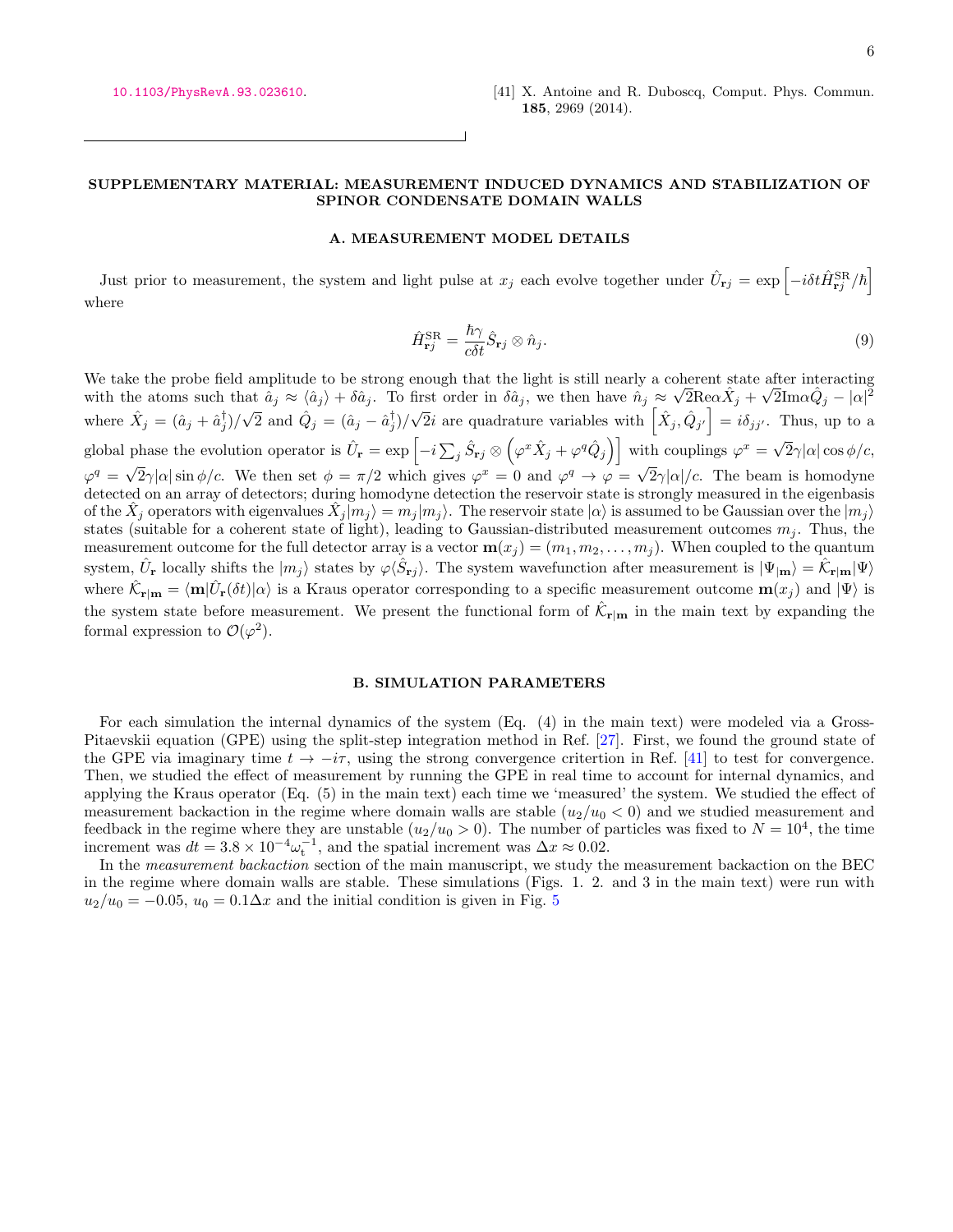

<span id="page-6-0"></span>FIG. 5. Computed ground state system in the immiscible regime with a single domain wall. Initital condition for the 'measurement backaction' section.

In the *feedback-stabilized domain wall* section of the paper we started the measurement and feedback from the ground state of a spin-unpolarized system. These simulations (Fig. 4 in the main text) were run with  $u_2/u_0 = 0.05$ ,  $u_0 = 0.1 \Delta x$  and the initial condition is given in Fig. [6.](#page-6-1)



<span id="page-6-1"></span>FIG. 6. Computed ground state system in the miscible regime with equal, evenly distributed spin population. Initial condition for the 'feedback' section.